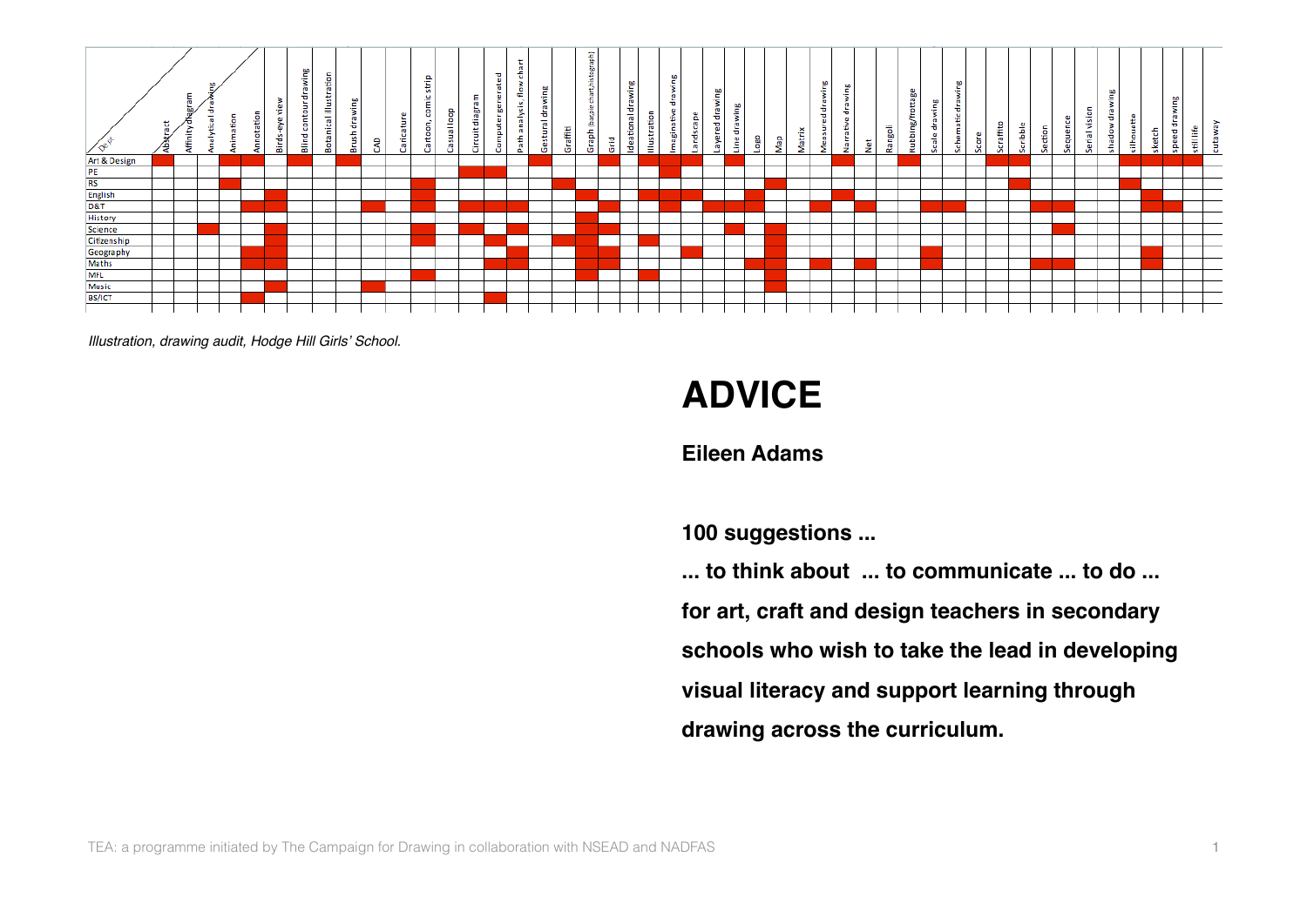## **THINK ABOUT**

*All children have an inborn potential and deep urge to use drawing as a language medium. It begins with exploratory scribbles, becomes representational and continues to grow in complexity and subtlety throughout childhood and beyond* **(Bob Steele, The Drawing Network).**

**How can young people's capacity for (visual and spatial) language be nurtured in secondary schools?** 

**These 100 suggestions provide key points for art and design teachers to think about, and share with teachers, parents and students, as well as a host of practical actions they can take to create a sympathetic environment where learning through drawing can thrive.**

## **COMMUNICATE**

- 1. Drawing is an innate capacity. It can be nurtured and developed through experience, learning and practice. It is not only possible to *learn to draw*, we can also *draw to learn.*
- 2. Drawing embodies personal expression, cultural understanding and creative responses to our world. It is about experience, ideas and making: making sense, making meaning, making things and making things happen.
- 3. Drawing is about understanding, communicating, inventing, providing ways of knowing, thinking and doing that links cognitive, affective and practical modes of study. It provides students with the means to engage with and understand the world, to explore their relationship with it, to think about it, to express ideas about it, and to shape it anew.
- 4. Drawing develops our capacity to learn, to think and to do things. It is dependent upon modelling (symbolic representation) using visual, spatial, kinaesthetic and haptic modes of study.
- 5. Drawing nurtures intellectual curiosity and contributes to intellectual development, practical knowledge and emotional intelligence. It links the inner world of memory and imagination with the outer world of lived experience and objects.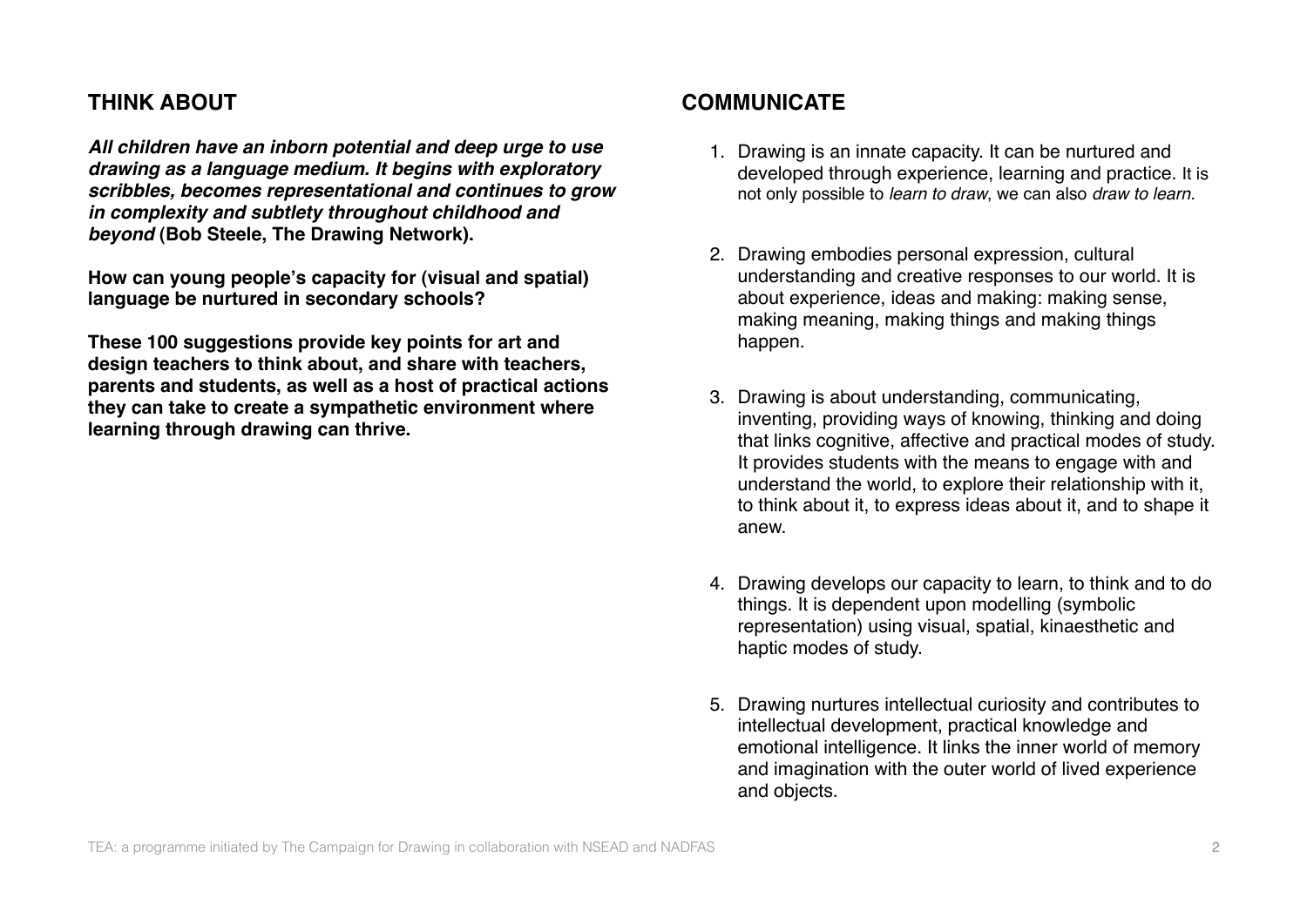- 6. Key purposes for drawing as a medium for learning are to develop skills of perception, communication and invention and the ability to plan action.
- 7. Drawing helps young people be visually literate so that they are able to read, interpret, and construct meaning from the signs, symbols, codes and conventions they encounter in art, design and the environment.
- 8. Drawing is about learning how the world and its objects can be shown, represented and shaped. It is not about making images, artifacts and designs that accord with adult expectations and preconceptions. It is about giving young people a voice.
- 9. Drawing can aid problem solving and be an element in lifelong learning, providing a useful skill for work and leisure in the twenty-first century.
- 10.Drawing is as much about *how* young people learn as *what* they learn. It is important for them to know *why* they learn, and what they might use their learning *for.*
- 11.Drawing is experience and action based. Drawing skills can be developed only through drawing.
- 12.Drawing develops the capacity for different kinds of thought, both cognitive and affective, convergent and divergent.
- 13. Drawing develops skills of observation, analysis, reflection and interpretation.
- 14.Drawing also fosters the ability to visualise and develops the capacity for imaginative, inventive, creative, speculative and hypothetical thought, nurturing powers of imagination, innovation and creativity, using techniques such as adaptation, appropriation and transformation.
- 15.Drawing enables us to respond to what exists and allows us to think about what might be.
- 16.Drawing encourages students to make discoveries and solve problems, develops confidence and skills in investigation and experimentation, enabling students to understand and shape ideas through manipulating materials, media, tools and technologies.
- 17.Drawing nurtures capacities for appreciation, discrimination, making choices, making decisions and informed value judgements.
- 18.Drawing makes ideas visible and accessible, capable of being shared and manipulated.
- 19. Drawings can help shape the learning process as well as result from the process of learning.
- 20. Drawing it makes you think. It allows you to communicate. It enables you to do things.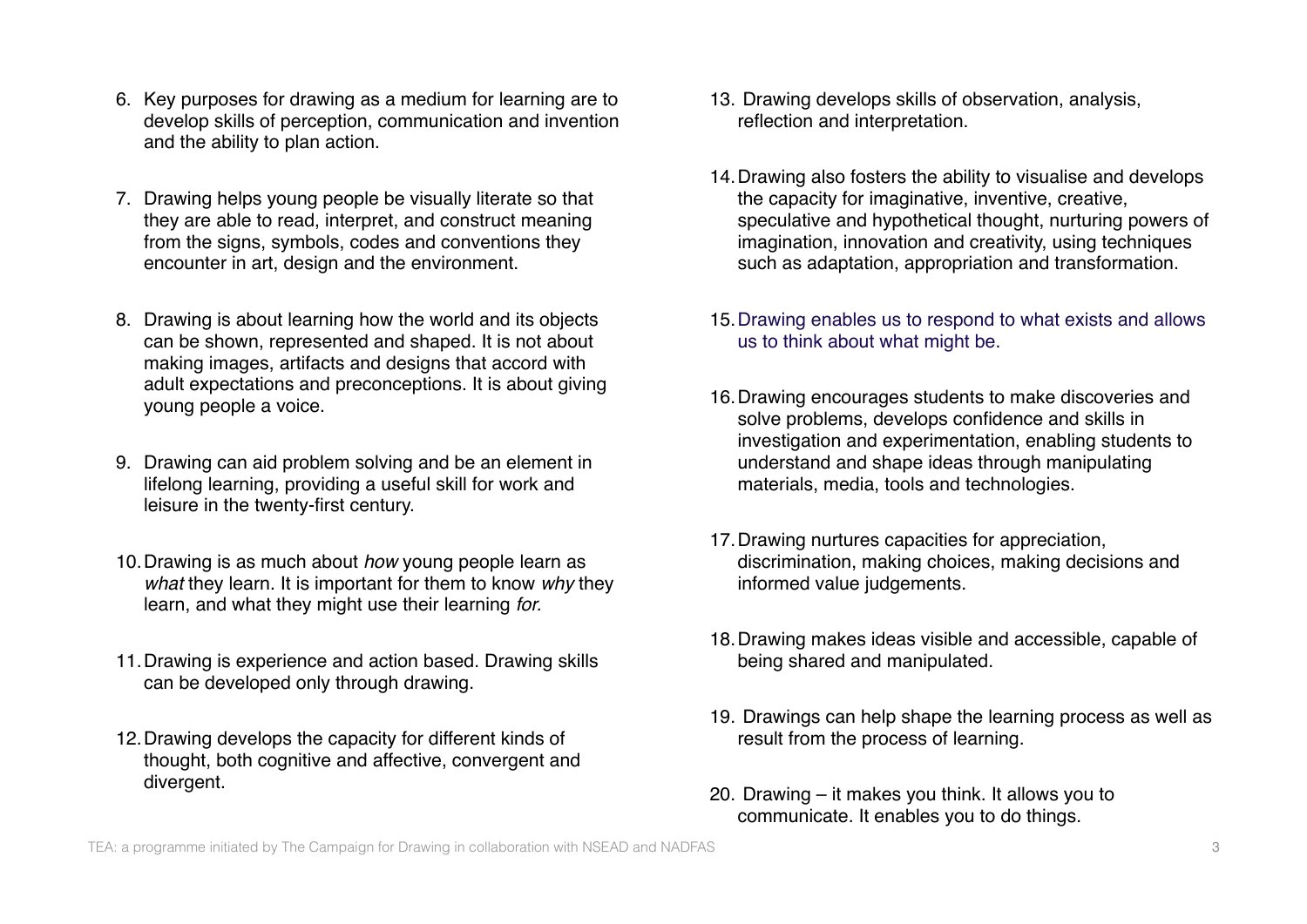# **TO SUPPORT THE ART, CRAFT, DESIGN DEPARTMENT**

21.Organise an audit to find out:

teachers' interests and strengths in drawing students' interests range of drawing within art, craft and design curriculum.

- 22.Create a rich and stimulating environment that prompts drawing.
- 23.Agree a policy for learning through drawing within the department.
- 24.Enable students to work with a variety of materials, media, processes, tools and technologies to arouse their curiosity and provide intrinsic motivation that produces sustained concentration and pride in accomplishment, creating a greater capacity for self-motivation and developing skills as a learner.
- 25.Encourage projects that involve drawing which uses a combination of materials, processes and technologies, involving both manual and digital drawing.

2D (e.g. fashion design, graphic design, typography, illustration, painting, printmaking, textiles).

#### 3D (e.g. architecture and environmental design, ceramics, iewellery, sculpture).

Photographic and digital (e.g. animation, games and web design, text, screen-based, performance and time-based media).

- 26.Encourage teachers to use a variety of strategies to support learning through drawing. Ask them to think about the inspiration, stimuli, prompts, frameworks and scaffolding they provide to structure drawing activities. Ask them how differentiated learning tasks and expectations are negotiated with pupils.
- 27.Encourage teachers to devise a range of purposeful drawing activities, where students engage in a variety of drawing processes that involve exploring, investigating, experimenting, playing, reflecting, expressing, generating, developing and refining ideas, presenting and communicating thoughts and feelings. The aim is to use drawing *to learn how to learn*.
- 28.Encourage teachers to engage in drawing activities with students, to model how to learn.
- 29.Invite teachers to share ideas for drawing activities with colleagues.
- 30.Identify individuals, organisations and institutions that might provide support for drawing and learning through drawing.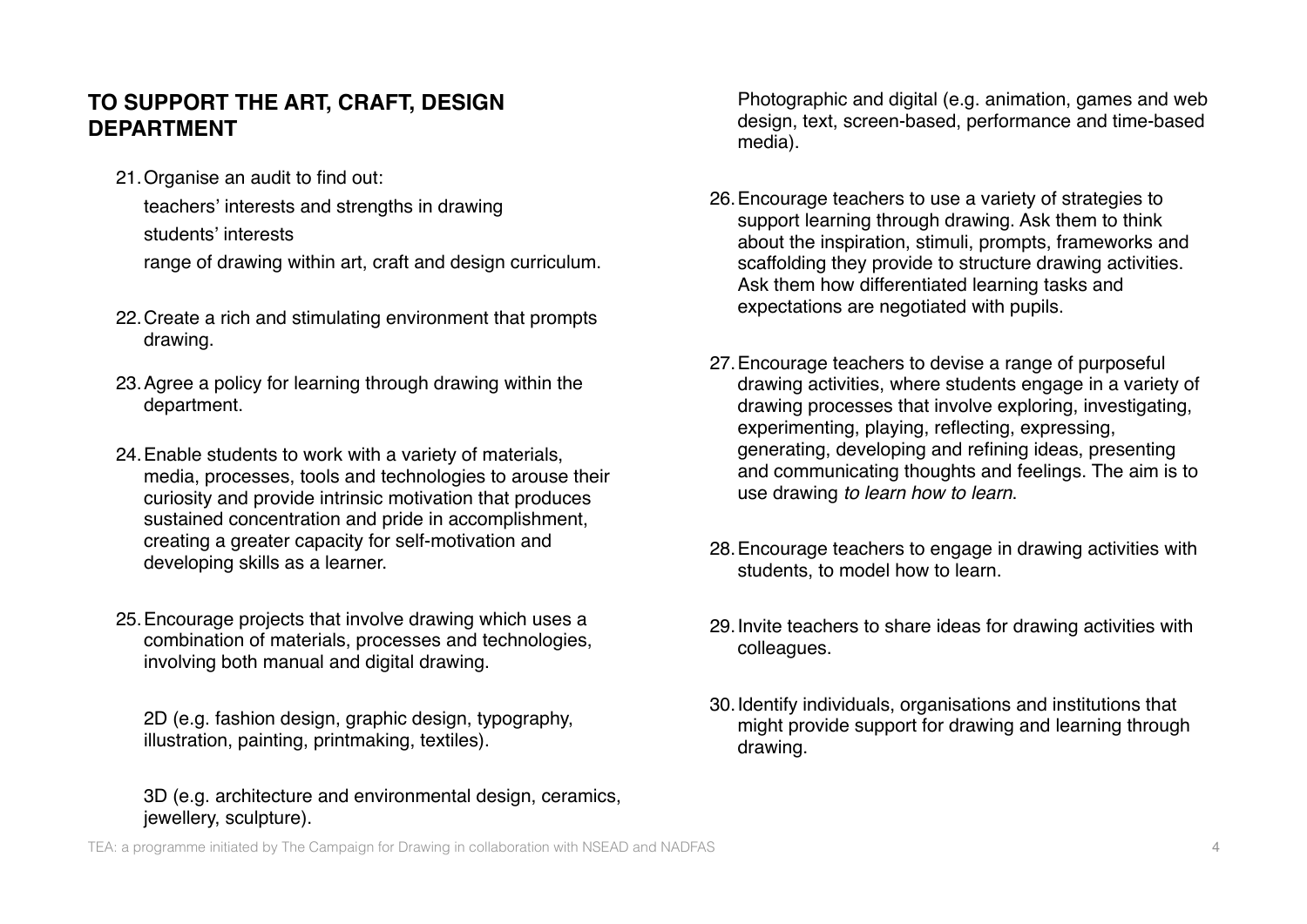### **TO SUPPORT TEACHERS**

31. Organise an audit to investigate cross-curricular drawing.

- 1. Abstract<br>2. Affinity d
- Affinity diagram
- 3. Analytical drawing
- 4. Animation (flip book, FLASH)
- 5. Annotation
- 6. Arch diagram
- Birds-eye view (aerial perspective)
- 8. Bind contour drawing<br>9. Botanical illustration
- **Botanical illustration**
- 10. Brush drawing
- 11. CAD (computer-aided drawing)
- 12. Caricature
- 13. Cartoon, cartoon strip, comic strip
- 14. Causal loop
- 15. Chart ( bar, column, dot, flow / GANNT, line, Pie)
- 16. Circuit diagram
- 17. Computer-aided drawing
- 18. Computer-generated drawing
- 19. Cycle diagram (life-cycle)
- 20. Design (graphic, product, stage, systems)
- 21. Diagram<br>22. Diorama
- 22. Diorama<br>23. Digital dr
- Digital drawing
- 24. Doodle
- 25. Elevation
- 26. Exploded view
- 27. Expressive drawing
- 28. Extended drawing
- 29. Fantasy drawing
- 30. Figure drawing 31. Figurative drawing
- 32. Fishbone diagram
- 33. Flowscape
- 34. Force field analysis
- 35. Freestyle drawing
- 
- 36. Gannt diagram (critical path analysis, flow chart)
- 37. Gestural drawing
- 38. Graffiti
- Graph (bar, histograph)
- 40. Grid
- 41. Ideational drawing
- 42. Illustration
- 43. Imaginative drawing
- 44. Landscape
- 45. Layered drawing 46. Line drawing
- 
- 47. Logo
- 48. Map (topographical, topological)<br>49. Map (bridge, bubble, concept, m
- 49. Map (bridge, bubble, concept, mental, mind)
- 50. Matrix
- 51. Measured drawing<br>52. Narrative drawing
- 52. Narrative drawing<br>53 Net
- 53. Net
- 54. Notation<br>55. Observat
- Observational drawing
- 56. Outline
- 57. Overlay
- 58. Panorama
- 59. Pattern
- 60. Pen and ink drawing
- 61. Perspective (single point, two point)
- 62. Pictogram<br>63. Plan
- Plan
- 64. Pop-up
- 65. Portrait (self, group)
- 66. Presentational drawing
- 67. Print (etching, lino, screen, string)
- 68. Priorities grid<br>69. Projection (ax
- 69. Projection (axonometric, isometric, oblique, orthographic)
- 70. Rangol
- 71. Rubbing / frottage
- 72. Schematic drawing
- Score
- 74. Scraffito (scraperboard)<br>75. Scribble
- 75. Scribble<br>76. Section
- Section (cross, longitudinal)
- 77. Sequence (serial vision, animation)
- 78. Serial vision (fly-through view)
- 79. Shadow drawing
- 80. Silhouette
- 81. Sketch (annotated, conceptual, field, ideational, thumbnail)
- 82. Speed drawing<br>83. Still life
- 83. Still life<br>84. Speed
- Speed drawing
- 85. Storyboard
- 86. Stylised drawing
- 87. SWOT analysis
- 88. Tabulation
- 89. Technical drawing
- 90. Template<br>91. Temporar
- 91. Temporary and ephemeral<br>92. Tessellation
- **Tessellation**
- 93. Tonal drawing
- 94. Tracing
- 95. Tree diagram
- 96. Timeline<br>97. Venn dia
- 97. Venn diagram<br>98. Waterolour 99. Writing frame

100. x-ray (cut away)

Waterolour

TEA: a programme initiated by The Campaign for Drawing in collaboration with NSEAD and NADFAS 5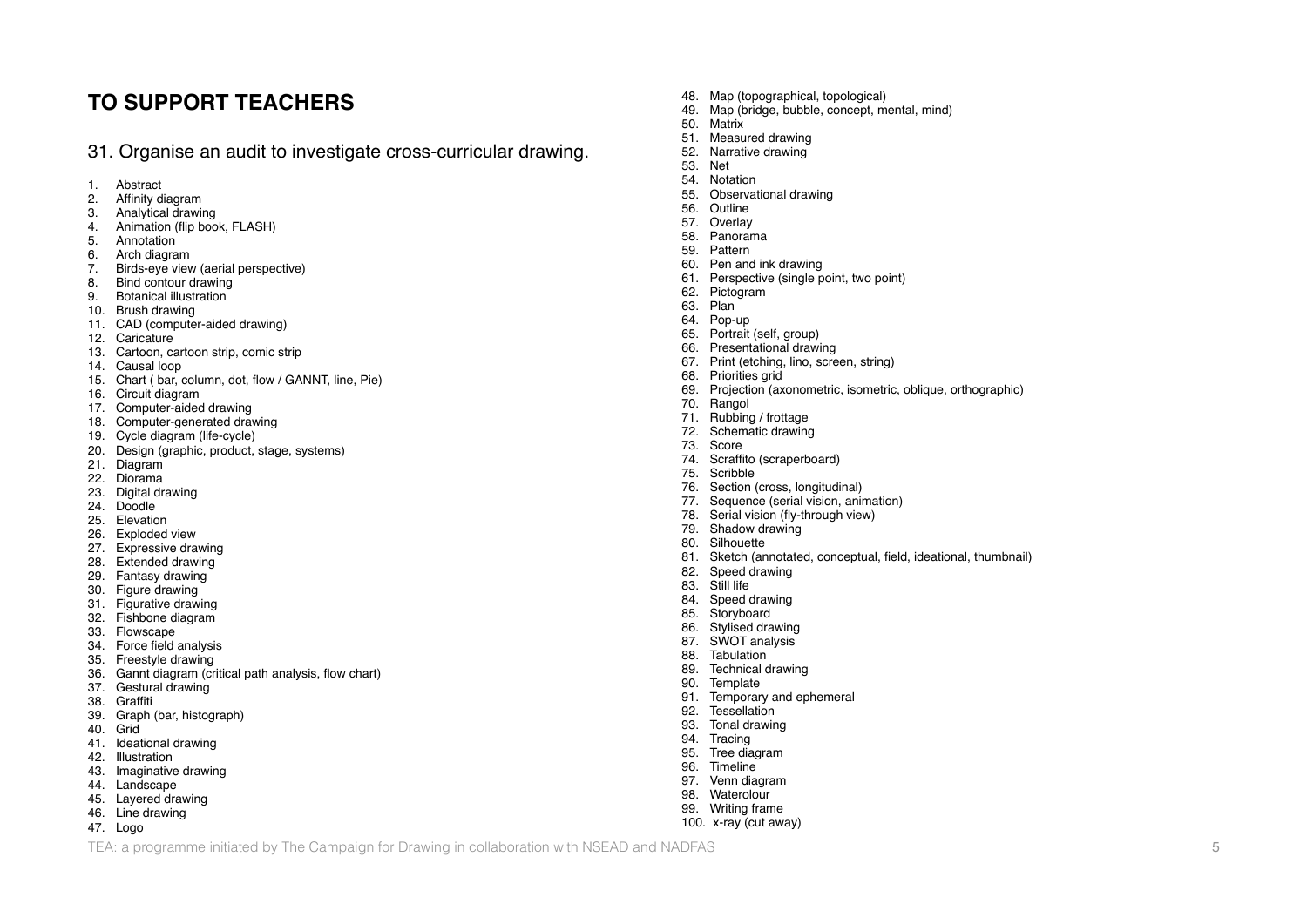- 32.Share the **TEA** resources to raise awareness and stimulate debate about the value of drawing as a medium for learning across the curriculum.
- 33.Organise an audit of how drawing is used in various departments. Use the results to identify gaps, and opportunities for development.
- 34.Establish a cross-departmental working party to investigate how drawing can be built in as an integral element in learning and teaching across the curriculum.
- 35.Agree a policy for drawing across the curriculum.
- 36.To help implement the policy, develop a guidance document, easily updated on the school website.
- 37.Encourage the use of drawing in research notebooks and fieldwork diaries, useful in a range of subjects such as science and geography, as well as art and design.
- 38.Use drawing as a useful linking mechanism in multidisciplinary studies – e.g. environmental design, expressive arts, science and technology.
- 39.Display students' drawings to demonstrate what a versatile tool for learning drawing can be. Be sure to exhibit different kinds of drawings for different purposes.
- 40.Create interpreted displays where drawing processes are explained: e.g. work in progress, sequences of work, unusual or good ideas, inventive use of media, technical skill, fitness for purpose.
- 41.Pay attention to the quality of graphics evident on notice boards and in school publications.
- 42.Build drawing more explicitly into IT programmes. Encourage the use of computer-generated and computeraided drawing activities.
- 43.Make greater use of drawing as a teaching strategy. Encourage staff to make use of drawings on the blackboard and whiteboards.
- 44.Include drawings and diagrams on worksheets, charts, posters and handouts.
- 45.Ensure that criteria for assessment are linked to the purposes for drawing.
- 46.Create online tutorials for all students, to explain, illustrate and support learning through drawing.
- 47.Provide courses for teachers to help them make more effective use of drawing.
- 48.Establish a higher profile for drawing in the school.
- 49.Share copies of **Drawing It Makes You Think!** (2011) published by The Campaign for Drawing.
- 50.Organise a **BIG DRAW** to raise the profile of drawing in the school. Involve teachers from other departments. Collaborate with feeder primary schools. Use this public event to spread the word about drawing as both a fun activity and a learning strategy.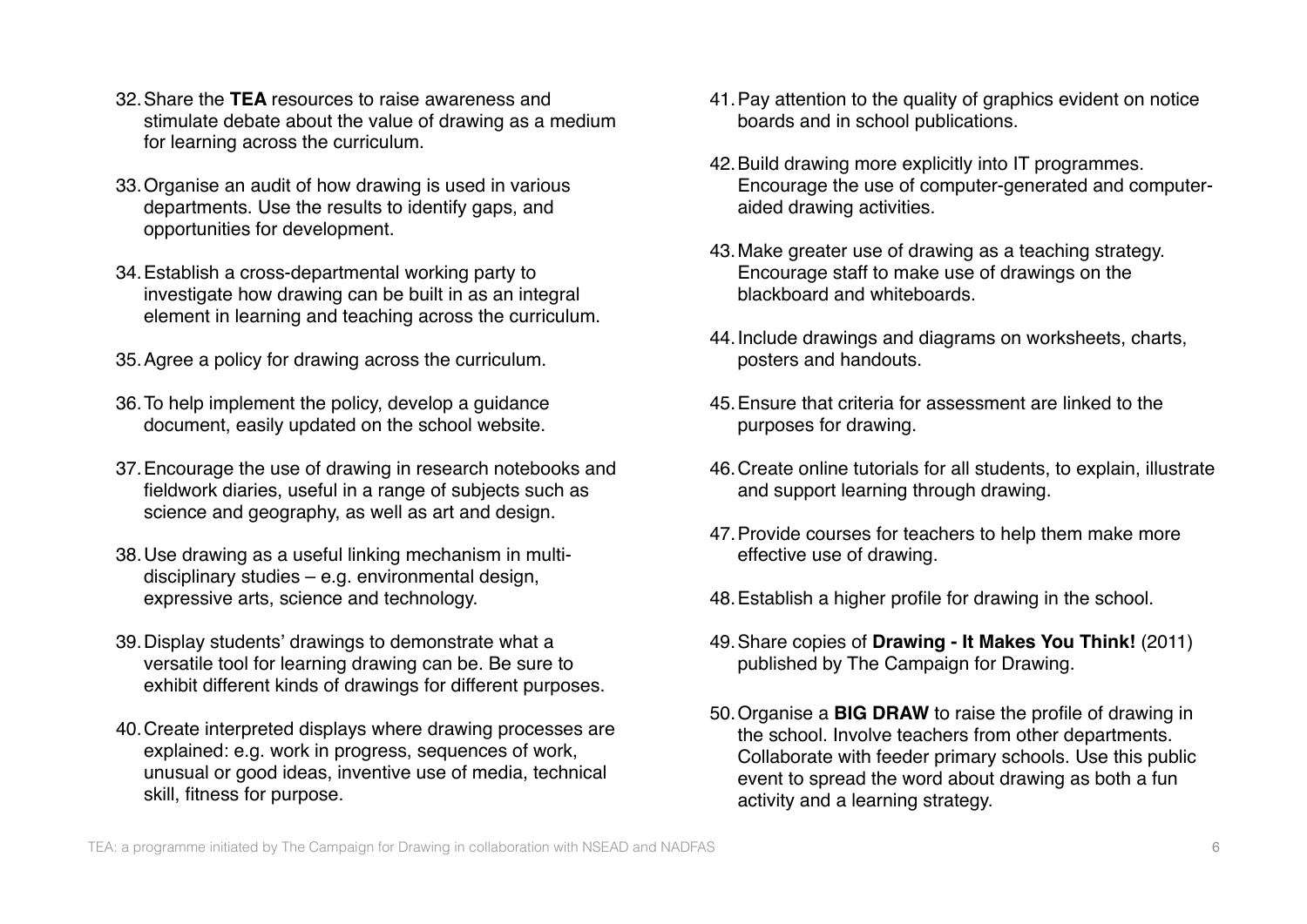# **TO SUPPORT STUDENTS**

- 51.Motivate and inspire students through your enthusiasm for drawing and learning through drawing.
- 52.Structure learning experiences to include drawing.
- 53.Ensure that students develop a range of strategies for drawing for different purposes and can use them appropriately.
- 54.Demonstrate and explain drawing techniques.
- 55.Don't say *I can*'*t draw!* If a student says *I can*'*t draw!* Say *I*'*ll help you! Let*'*s try to work something out*. Present the model of the good learner.
- 56.Encourage openness to new experience and promote positive attitudes to drawing.
- 57.See drawing as a verb not a noun. See it as part of the process of learning as well as an outcome or end product.
- 58.Do not view drawing only as a technical skill. See it more as an intellectual activity that enables students to think.
- 59.Embed the use of drawing in investigations and expect drawing to be used as a research tool.
- 60.Encourage students to explore, experiment and engage in risk-taking through drawing.
- 61.Encourage students to use drawing as a means of reflection and reworking experience to understand it.
- 62.Use drawing to help students deal positively with fear, frustration and failure.
- 63.In collaborative work, encourage students to use drawing to generate, develop and present their ideas.
- 64.Help students use drawing for problem-solving.
- 65.Make use of drawing to help students develop sound learning strategies which encourage persistence and help them learn from mistakes.
- 66.Provide a range of materials, tools, surfaces and situations. Drawing can be done in a variety of media, wet and dry, 2D, 3D and time-based. It can be large-scale and public, or very small-scale and private. It can be an individual, paired or a group activity.
- 67.Provide a range of stimulus by displaying a wide variety of drawings (both those by students and drawings by professionals) done for different purposes. Expose students to examples by a range of professionals who use drawing in their work: e.g. painters, sculptors, illustrators, graphic artists, cartoonists, cartographers, architects, planners, landscape architects, interior designers, stage designers and engineers. Organise a drawing wall to show different kind of drawing, e.g. maps, plans, diagrams, illustrations, graphs, cartoons, storyboards, manual drawings and computer generated drawings, small and large-scale. Encourage students to contribute.
- 68.Provide many reasons for students to draw and opportunities for them to practise drawing in lessons, during breaks, at lunchtime and at home.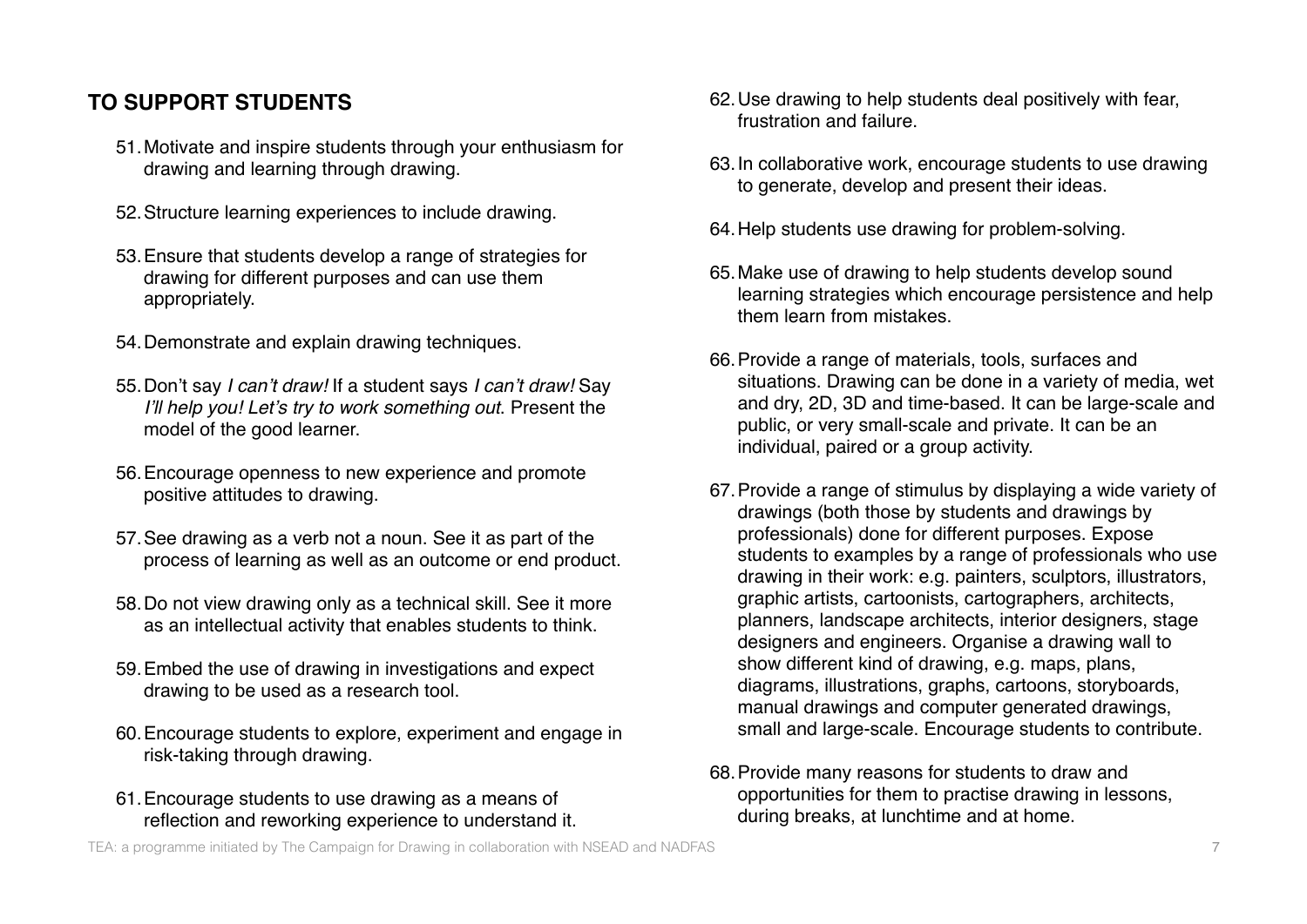- 69.Organise different kinds of drawing activities in different places – in the classroom, the school grounds, museums, on school visits and field trips.
- 70.Have high expectations of students. Value effort and persistence as well as their drawings. Show you appreciate what they are trying to do.
- 71.Provide guidance, suggest possible directions or identify appropriate drawing strategies. Make use of drawing to describe, explain and clarify ideas.
- 72.Provide positive and helpful feedback on how students might improve their drawing ability.
- 73.Do not always be judgemental. It is more helpful to think of a drawing as being appropriate, necessary, relevant, useful, rather than good or bad.
- 74.Encourage students to use drawing for drafting, to be tentative, exploratory, experimental, showing evidence of thinking in progress, rather than completed thought.
- 75.Ask questions that prompt further exploration and effort. Don't say *What is it?* Ask a more open-ended question, inviting the student to share the thoughts or feelings that prompted the drawing or the ideas that informed it: *What were you thinking about? What were you trying to do?*
- 76.Make clear to students criteria for evaluation and assessment. Evaluate the use of drawings in critiques with students, making clear the reasons for judgement. Value effort as well as achievement. Value ingenuity as well as technical skill.
- 77.In critiques, don't say *I like this ...* Instead, say something like: *What interests me in this is drawing ...*
- 78.Ensure a sense of progression and development in the use of drawing, evident in the growing complexity of ideas and increasing depth of study.
- 79.Encourage students to demonstrate and discuss drawing. Share drawings in assemblies and school publications. Take time during lessons for teacher and students to use drawing as a prompt for discussion and to comment on drawings.
- 80.Promote the use of drawing and drafting in notebooks, sketchbooks and research notebooks.
- 81.Differentiate drawing activities to address different levels of confidence, knowledge and skill.
- 82.Drawing can be both personal and public. Provide for individual and collaborative drawing activities.
- 83.Extend opportunities for students who show particular interest by establishing a drawing club. Boys-only and girls-only sketch clubs have proved to be particularly successful.
- 84.Encourage students to keep their drawings in a portfolio so they can see evidence of their own progression and development.
- 85.Create a digital archive of students' drawings from a range of curriculum areas. Help students to create and make use of this to develop their drawing skills and to